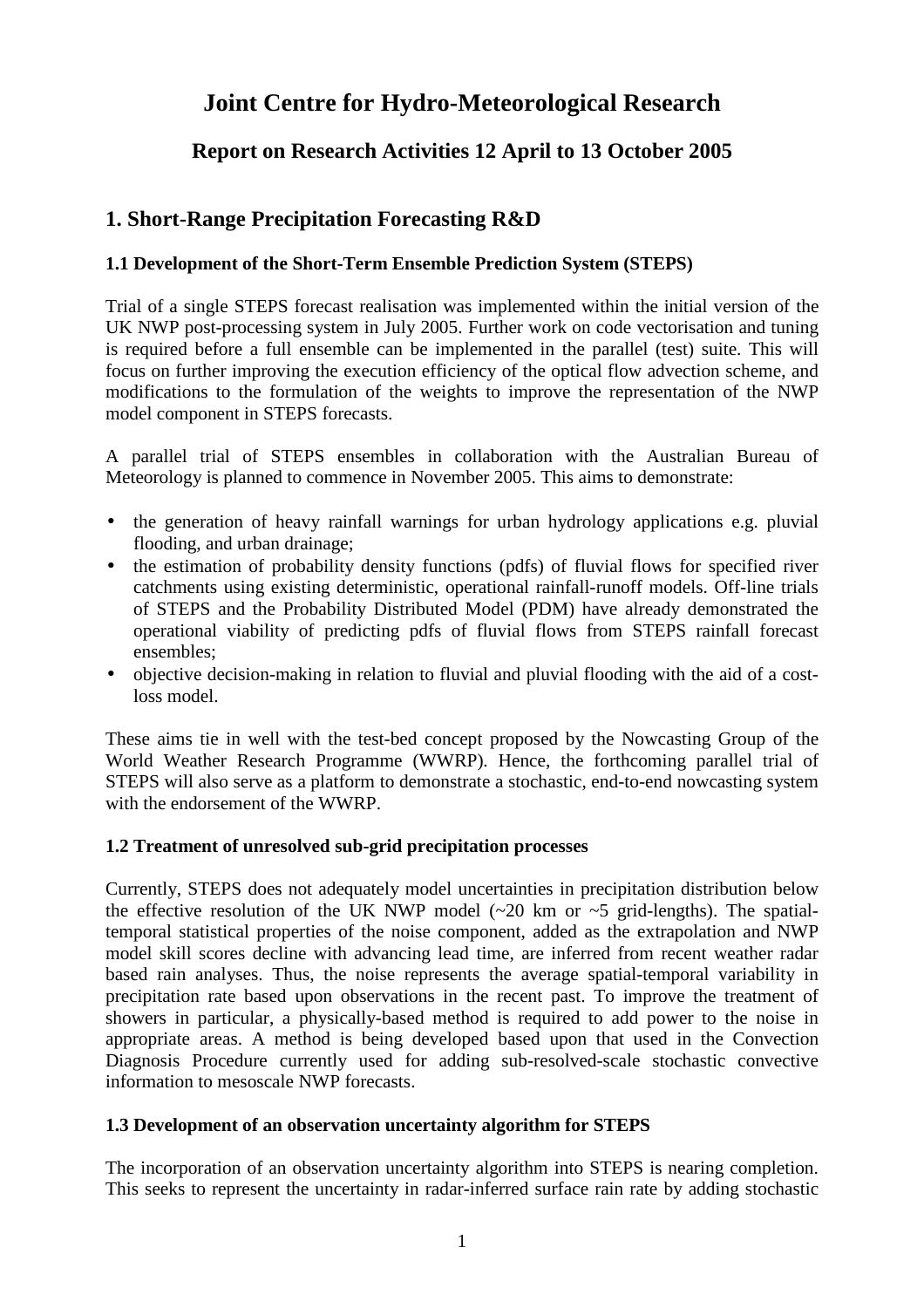perturbations to the best guess analysis of surface rain rate. The principal challenge lies in representing the complex spatial and temporal variations in uncertainty arising from assumptions made about the drop size distribution, wave propagation, and variations in the vertical profile of reflectivity.

### **1.4 Development of the European Nimrod nowcasting system**

Work on the replacement of the Global Model feed into European Nimrod with one from the North Atlantic and European (NAE) model is about to commence. Work to migrate several nowcasting algorithms, including the MOSES-PDM-RFM surface hydrology modules, from the UK version of Nimrod to European Nimrod prior to retirement of the former, will commence in early 2006.

# **2. Development of a post-processing system for high resolution UK NWP models**

An initial version of a post-processing system for the 4km resolution UK NWP model has been completed, and is now running in the parallel suite on the Met Office's supercomputer for final testing. The system incorporates algorithms for the interpolation and downscaling of UK NWP model fields to a 2 km resolution grid, the extraction of point data for site specific forecasts, and the nowcasting of visibility, temperature, cloud, precipitation type and rate, and wind and pressure.

A web-based, interactive display system and verification software have been implemented on the Nimrod hardware in lieu of the introduction of a new, centralised data repository, planned for spring 2006.

Work has started to implement the MOSES-PDM-RFM surface hydrology modules at 2 km resolution within the UK NWP post-processing system.

# **3. Hyrad and RFFS**

CEH's Hyrad system supports the real-time receipt, processing and display of weather radar and hydro-meteorological space-time images, especially for use in flood and water resource management. A new release of Hyrad to the Environment Agency has been made providing improved support of NWP and MOSES products, summary spatial-temporal statistics of product data, and enhancements to the interface to the National Flood Forecasting System.

CEH's RFFS (River Flow Forecasting System) suite of modelling software encompasses both Model Calibration tools for application off-line and Model Algorithms streamlined for realtime use. The Model Calibration suite include: "PDM for PCs" rainfall-runoff model, "KW for PCs" channel flow routing model and "PSM for PCs" rainfall-runoff model (encompassing the TCM and IEM models). A new release of the Model Calibration suite, planned as part of the EA's Enterprise Licence procurement, is undergoing Quality Assurance prior to release. The real-time Model Algorithms include PDM and KW, SNOW (PACK) snowmelt model, and ARMA error predictor (state correction forms of data assimilation are embedded within a given model type). The real-time algorithms are available in Module Adapter form (using an XML interface) for use with the Environment Agency's National Flood Forecasting System (NFFS). The PSM is also now available in real-time Module Adapter form and is to be used in the Thames Region implementation of the NFFS.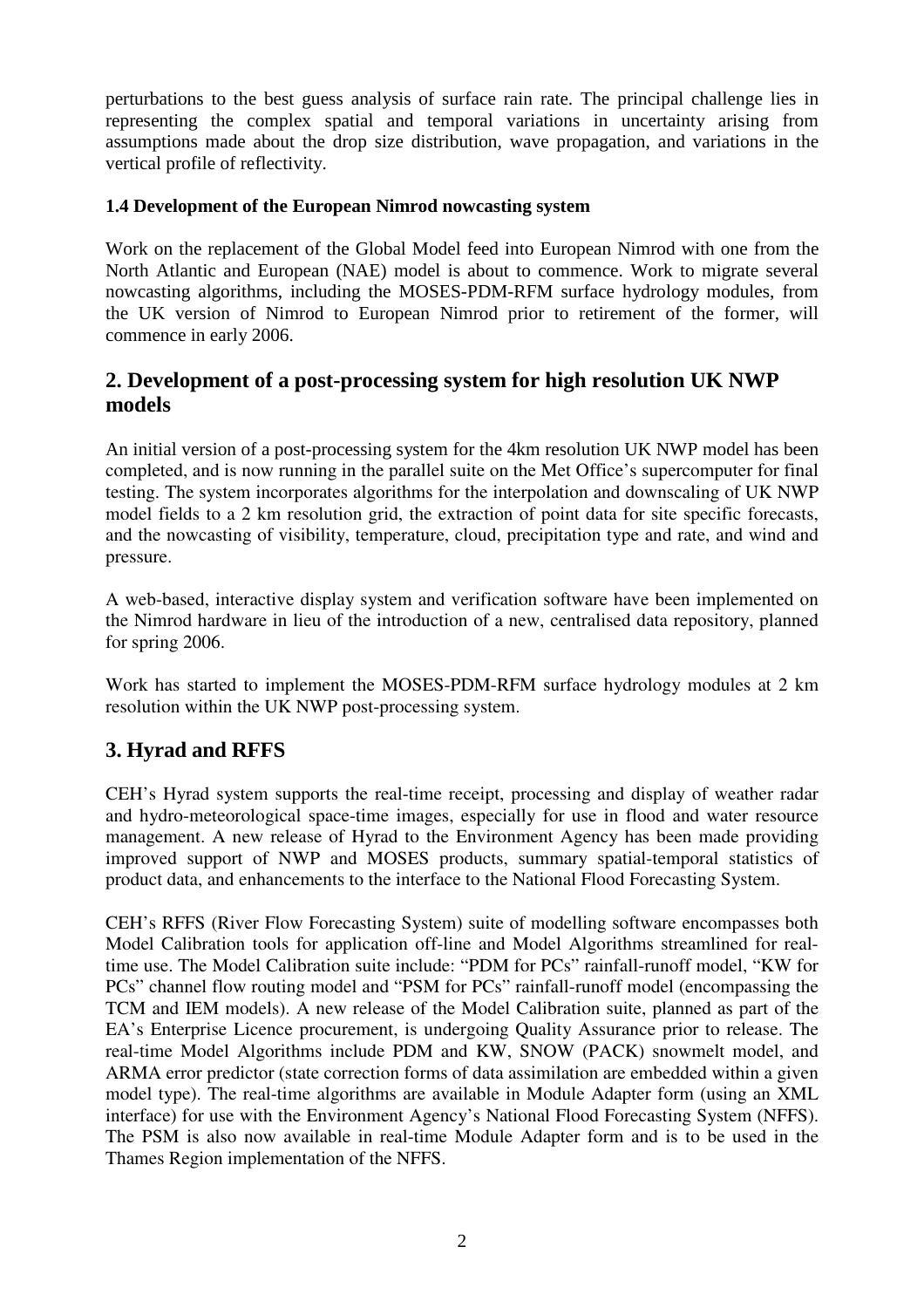With the above developments, the Environment Agency now has the capability to use Met Office Nimrod products (radar, NWP and MOSES), via CEH's Hyrad system, for use in flood warning and water resource management throughout England and Wales.

# **4. Extreme Event Recognition**

This Defra R&D Project involves a Met Office lead consortium encompassing inputs from CEH and the University of Salford. The overall objective is to improve the capability to provide warnings of extreme flood events via improving rainfall forecasts and flood forecasting models/procedures (including decision-support). CEH is developing spatio-temporal rainfall datasets, using radar and rain gauge data from historical heavy rainfall events, enhanced to represent extreme events. These datasets are being used to evaluate and improve the performance of hydrological models under such extreme event conditions. They are also to be used for model destruction testing.

Work has been completed on identifying Case Study events and catchments associated with extreme convective, frontal and orographic rain. Case study rainfall-runoff model applications have been carried out for convective storms over Boscastle (River Valency) and Blackburn (River Darwen), for an orographic event over the rivers Kent and Upper Ure, and for a frontal event (Easter 1988) over the contiguous Upper Thames (Cherwell and Sor Brook) and Stour catchments. Model performance has been assessed for a lumped (PDM) and a distributed (G2G) model: no obvious breakdown in performance has been observed for these extreme events. Assessment at higher flows however can be constrained by the range of validity of ratings used to transform river level to flow. A Rainfall Transformation Tool has been developed to amplify rainfall fields derived from historical data through the control of storm position, areal extent, magnitude/duration and storm movement/orientation. A new methodology for using raingauge and/or radar data to estimate rainfall for catchment and gridsquare areas has been developed. When used with the Rainfall Transformation Tool, it provides a methodology for constructing artificial space-time rainfall datasets for use in model response studies and for model destruction testing. A strategy for delivering an extreme rainfall dataset to the Environment Agency has been developed and its implementation is ongoing.

# **5. Flood modelling for ungauged basins**

The Environment Agency are seeking improved ways of providing warnings for ungauged and low benefit locations that presently receive only a general Flood Watch service. CEH has been commissioned, under the EA/Defra National R&D Programme, to develop and evaluate improved techniques for flood forecasting at such locations with the eventual aim of the Agency offering a more targeted and technically sound flood warning service.

Technical and guideline reports on best practice are being developed alongside prototyping of new improved methods. A new method of representing runoff production under the control of soil and topography, with an emphasis on lateral water transfers, is being trialled. Also, a variable time-step Muskingum-type flow routing methodology with links, via the St Venant equations, to channel properties has been identified as having benefits for application to ungauged areas. Seeking physically-based methods of applying conceptual hydrological models to ungauged catchments using digital datasets on basic properties, as opposed to empirical regression on catchment characteristics, is seen as a way forward. A range of options for data assimilation to support forecast updating, depending on the level of data availability and model structure, have been set down. A Technical Report and Guidelines Report have been produced in draft form.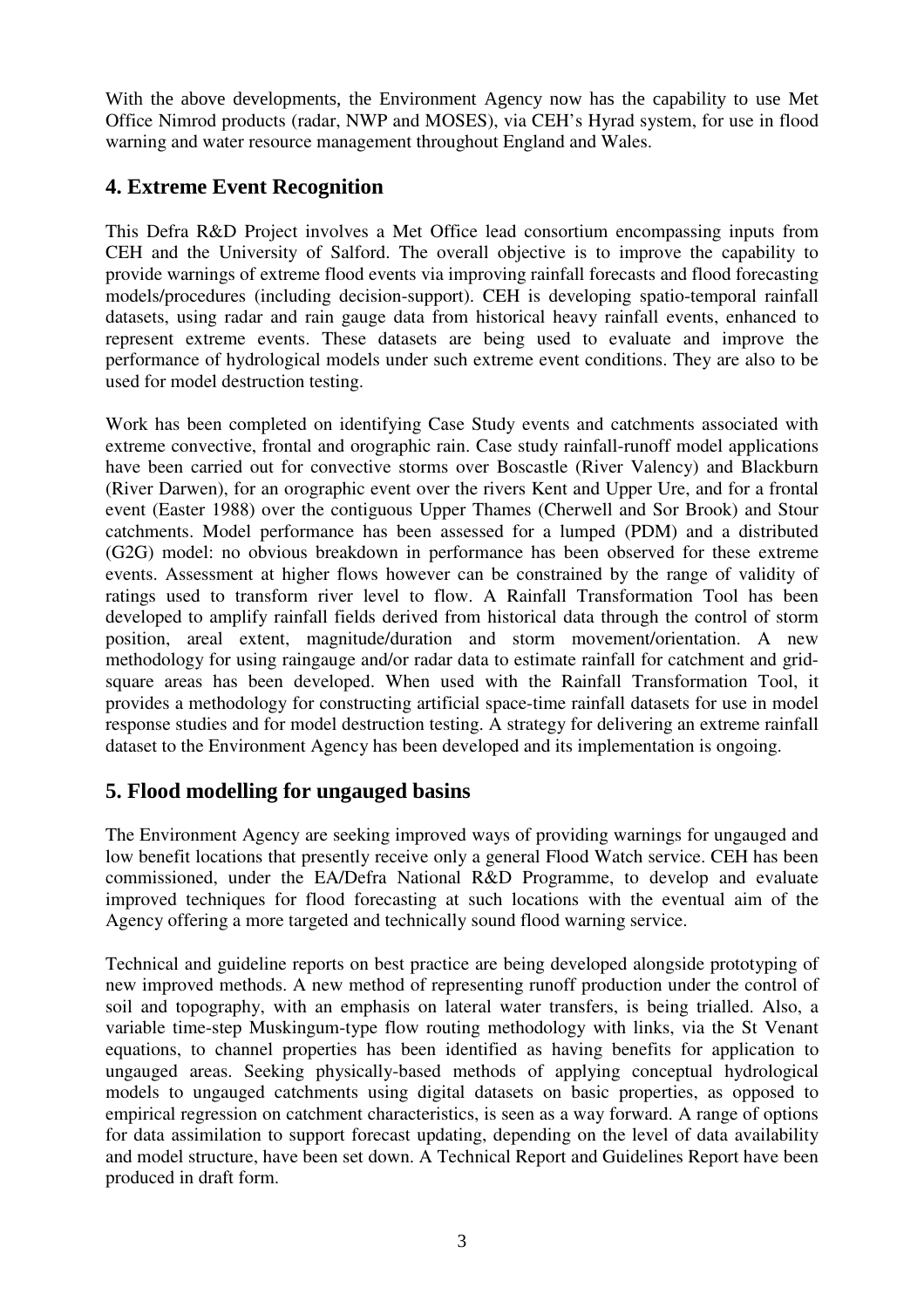### **6. Post-event Evaluation**

The extreme rainfall events of  $8<sup>th</sup>$  (southern England) and  $16<sup>th</sup>$  (Boscastle) August 2004 have been being studied and reports written describing the performance of nowcast and NWP forecast systems during these events. The report on the Boscastle event has been issued as Forecasting Research Technical Report No. 429

(http://www.metoffice.gov.uk/research/nwp/publications/papers/technical\_reports/fr.html).

A further report investigating the meteorological conditions leading to the event has been issued as Forecasting Research Technical Report No. 459 (see the website above).

An extreme rainfall event produced flooding in Carlisle in early January 2005. The performance of operational weather forecasting systems during this event has been studied and a report delivered to the Environment Agency.

### **7. Global water and carbon cycles**

### **7.1 Development of a community land surface model**

The prototype version of JULES was frozen and released in the summer. It has been distributed to a number of groups including CLASSIC (Climate & Land Surface Systems Interaction Centre) and CGAM (Centre for Global Atmospheric Modelling), and there are at present 13 official registered users.

Whilst it was anticipated that initial versions of JULES would remain within the UK research community, there has already been interest oversees. As such, it is likely that JULES will be included into the Land Information System (LIS) developed at NASA, which is publicly available and hence will also be available to the JULES community.

In addition, it is likely that a parameter optimisation program written by researchers at the University of Arizona will be implemented within the JULES code and made available to the JULES official release. The approach enables multiple parameters, between specified bounds, to be optimised on multiple output variables, using a Monte-Carlo sweep.

Version 2 of JULES is in the initial planning phase, but is likely to include a restructuring of the code into a modular format, flexible tile definitions, distributed code for running at more that a single point, enabled sub-gridscale heterogeneity for soil moisture, parameter optimisation routines and linking into IMOGEN (see item (vii) below).

#### **7.2 Operational Global soil moisture assimilation**

The Met Office has implemented a soil moisture nudging scheme into the operational Global model. An assimilation scheme is used to determine the screen level temperature and moisture errors from the model, which are then used to diagnose the change required in the soil moisture to optimise these screen level errors. The physical equations for the surface fluxes are used to link between the soil moisture and the screen level variables. This is different to other nudging schemes that are used operationally which use empirical relationships linking the screen level variable to the soil moisture. This means that unlike the other nudging schemes, changes to the surface physics do not require changes to the assimilation system.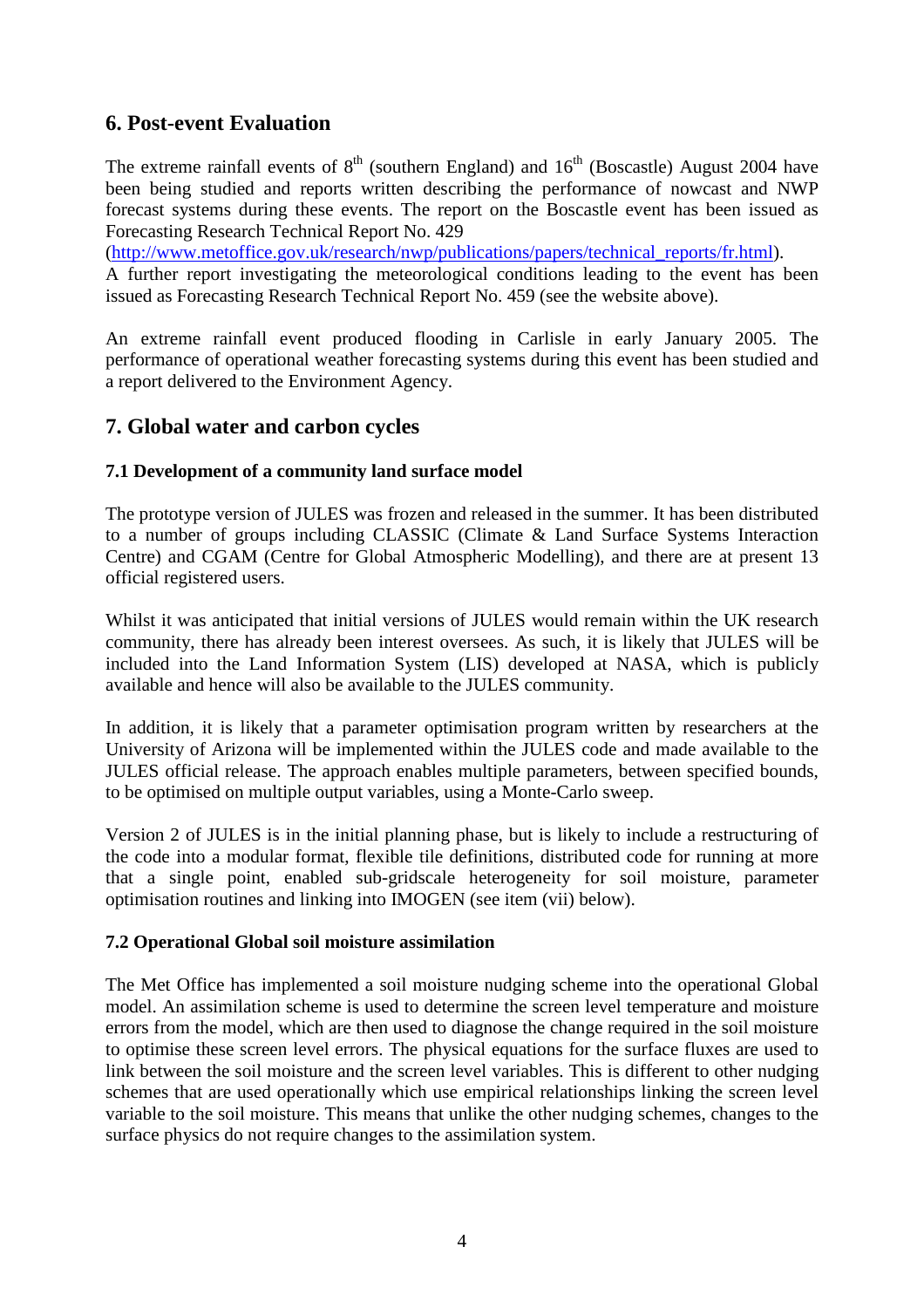#### **7.3 Dynamic Global Vegetation Model Intercomparison**

Four Dynamical Global Vegetation Models (DGVMs) have been used within the GCM analogue climate model IMOGEN. These four models have been run with four SRES (Special Report on Emission Scenarios, IPCC) emission scenarios to help address the following research question: What is the uncertainty in the future atmospheric  $CO<sub>2</sub>$  concentration associated with climate-carbon feedbacks due to choice of DGVM (Dynamic Global Vegetation Model) and SRES emission scenario?

The results from this work indicate large uncertainties in future atmospheric  $CO<sub>2</sub>$  concentration associated with uncertainties in the terrestrial biosphere response to changing climatic conditions. By 2100, atmospheric  $CO<sub>2</sub>$  concentrations differ by up to 224 ppm among DGVMs, equivalent to ~35% of the uncertainty associated with choice of SRES emission scenario (656 ppm). Simulated terrestrial climate-carbon cycle feedbacks range between 40 and 303 ppm for all DGVMs and 4 SRES emission scenario combinations. The maximum range associated with choice of DGVM is 211 ppm.

Uncertainty in future cumulative land uptake (361 PgC) associated with land processes is equivalent to ~45 years of anthropogenic emissions at the 2000 levels. Improving our understanding of and ability to model terrestrial biosphere processes is paramount to enhance our ability to predict the future development of the Earth system.

### **7.4 Impact of Ozone on land atmosphere carbon exchange**

Plants are known to suffer ozone damage, which reduces both stomatal conductance and photosynthesis rates.  $O_3$  causes cellular damage inside the leaves which adversely affects plant production, and thus reduces crop yields.

These effects of  $O_3$  exposure on plants have been parameterised within MOSES. This has then been coupled to a GCM along with the STOCHEM tropospheric chemistry model to investigate the impact of  $O_3$  on future land atmosphere carbon exchange.

The simulated present-day  $O_3$  are high over many regions during the northern hemisphere summer. In Eurasia and eastern North America high  $O_3$  coincide with the peak in growing season, and is likely to cause maximum effects on plant production.

Future levels of tropospheric  $O_3$  are projected to increase further, exceeding 60 ppb in some regions. Of particular concern are the projected large concentrations across Eurasia, North America and East Asia during the northern hemisphere growing season. The densely populated areas of these regions rely heavily on their agricultural production for supplying their nutritional requirements.

This work should be considered as a preliminary sensitivity study. Further work is required to calibrate the model of  $O_3$  effects on photosynthesis against experimental data from different plant functional types.

### **7.5 Large scale runoff: detection and attribution**

A paper has been submitted to Nature explaining the historical trends in large-scale runoff in terms of climate,  $CO<sub>2</sub>$  effects on stomata, aerosols and land use change.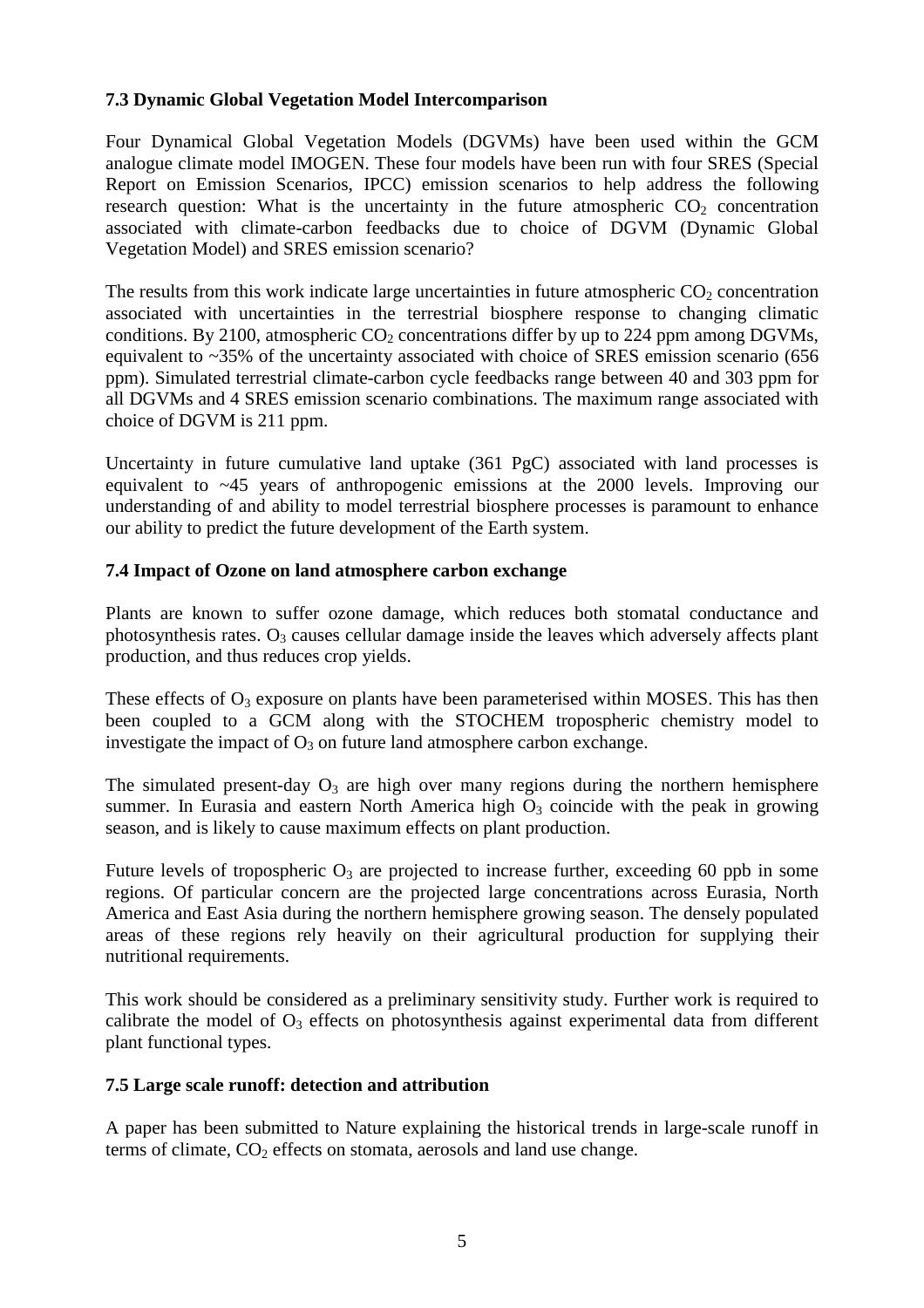#### **7.6 Wetland methane emission feedback on climate change**

Elaine Matthews from NASA GISS visited informally for a couple of days in July to discuss potential areas of collaboration on wetlands and methane modelling.

A JCHMR Visiting Research Fellowship Scheme Proposal for Prof Nigel Roulet of McGill University on "Modelling wetlands hydrology and fluxes and their impact on climate change" has been accepted. He visited in the week beginning 3 October 2005.

### **7.7 IMOGEN**

A key aspect of JCHMR collaboration has been based around the IMOGEN model (Integrated Model Of Global Effects of climatic aNomalies). This is a gridded version of MOSES/TRIFFID, forced by prescribed climate that in turn is derived from the "GCM analogue model" to mimic the full GCM. This allows extrapolation to a range of emission scenarios.

The tool captures HADCM3 behaviour (in the fully coupled carbon cycle simulation) up to modelled period 2050, and before major loss of terrestrial carbon (predominantly by soil respiration). The JCHMR is now embarking on re-running the original GCM simulation, but with high temporal resolution diagnostics to check the "weather generator" subroutines in IMOGEN, and see the influence on the "die-back" result. Once complete, this tool will be of major use for impacts assessment.

#### **7.8 Detection and Attribution**

There has been tight collaboration between CEH and the Hadley Centre on Detection and Attribution issues. This had led to work on detecting a temperature signal between different GCMs (Huntingford *et al*., submitted to GRL), detection of runoff changes (see Gedney *et al.*), and precipitation (Lambert *et al.*). There are now plans to extend this work to search for signals within the global carbon cycle.

#### **7.9 Use of RCM output**

Regional climate model output has been coupled to a description of the seasonal cycle of bluegreen algae in a lake to understand the effect of global warming (and associated climatological changes) up to year 2100. See Elliott *et al.*

### **7.10 Africa and the G8**

A CEH talk on "Aspects of climate change relevant to crops" was presented by Chris Huntingford at The Royal Society Meeting on 26-27 April 2005. Notes were forward by the Royal Society to the G8 meeting. This has led to the editorial by Huntingford and Gash (2005) and a paper for Proc. Royal Soc. B to be published in November.

### **7.11 Improving the light-interception and photosynthesis**

Model evaluation at this site was done using measurements of the vertical profile of radiation through the canopy, carbon and energy fluxes from eddy correlation and leaf carbon isotopic fractionation. The use of leaf carbon isotopic ratio  $\delta^{13}$  C measurements helped constrain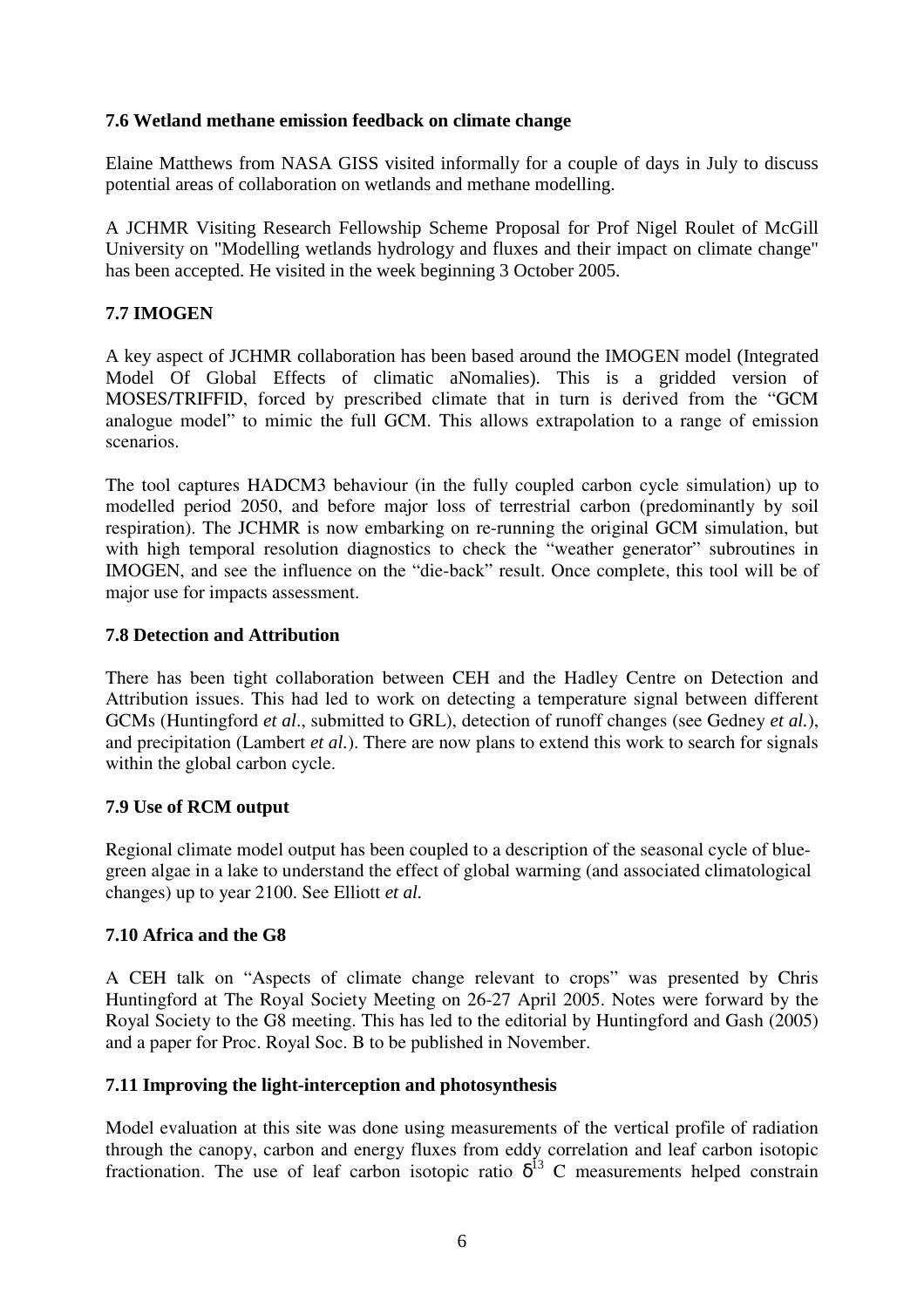parameterisation of the stomatal conductance model. Significant improvement of light interception and consequently photosynthetic carbon uptake was obtained when compared to the standard big leaf approach used until now within MOSES. Comparisons of simulated light interception through the canopy against measured vertical profiles of light at the studied site were satisfactory and suggest canopy architecture (i.e vertical distribution of LAI and leaf inclination) as important for realistic representation of light absorption. In general, using the new radiation description, model performance with a ten-layer approach for radiation interception and for photosynthetic uptake was better in terms of carbon uptake than in terms of energy partition, the later still being simulated as a big leaf. Work in progress aims to implement the new description globally.

#### **7.12 Impact of the inter-annual and seasonal variations in vegetation coverage upon the land-atmosphere system**

As part of the NERC-funded CLASSIC programme, work has been undertaken to investigate the impact of the inter-annual and seasonal variations in vegetation coverage upon the landatmosphere system. To achieve this, 19 years of the fraction of Photosynthetically Active Radiation data (gridded at 8km and derived from AVHRR products) has been used to provide a varying leaf area index for the standard MOSES2/JULES plant functional types (PFTs), at a resolution of 1.25° by 1.865°. In the process, a new globally distributed PFT map was derived at 8km and 1.25° by 1.865° from the ECOCLIMAP land cover map. In the near future it is intended to examine the impact these forcing data have on the land surface fluxes: firstly within the JULES land surface model and secondly within the HADGAM global atmosphere model.

### **7.13 AMMA and use of EO data**

JULES will be applied in a distributed mode across West Africa, driven by best-estimate observed data as part of the AMMA project. Surface flux and meteorological observation systems are being installed across the region for calibration of JULES.

### **7.14 Runoff production**

A paper comparing runoff generation in MOSES with that when parameterisations based on PDM and TOPMODEL were included has been submitted to Journal of Hydrometeorology (The representation of runoff generation in a land surface model, D.B.Clark and N.Gedney).

#### **7.15 Future climate of Amazonia**

Coupled climate-carbon cycle simulations by the Met Office/Hadley Centre indicate that under future greenhouse warming tropical forest could become an unsustainable ecosystem across much of the Amazon basin (Cox *et al.*, 2000. 'Acceleration of global warming due to carboncycle feedbacks'. *Nature*. ). Subsequent GCM modelling work has shown that the rainfall reduction driving loss of forest is primarily an atmospheric response to shifts in the location of the warmest sea surface temperatures in the tropical Pacific and Atlantic, which shorten and weaken the South American monsoon (Harris, 2005). Similar responses are observed in present-day atmosphere-ocean variability (e.g. El Niño), which indicate that the future climate change is reasonable. Modification of the monsoon is enhanced by a warming of the tropical troposphere through mean sea surface warming, and by land-atmosphere feedbacks through reduced canopy conductance, increased surface albedo and reduced surface roughness.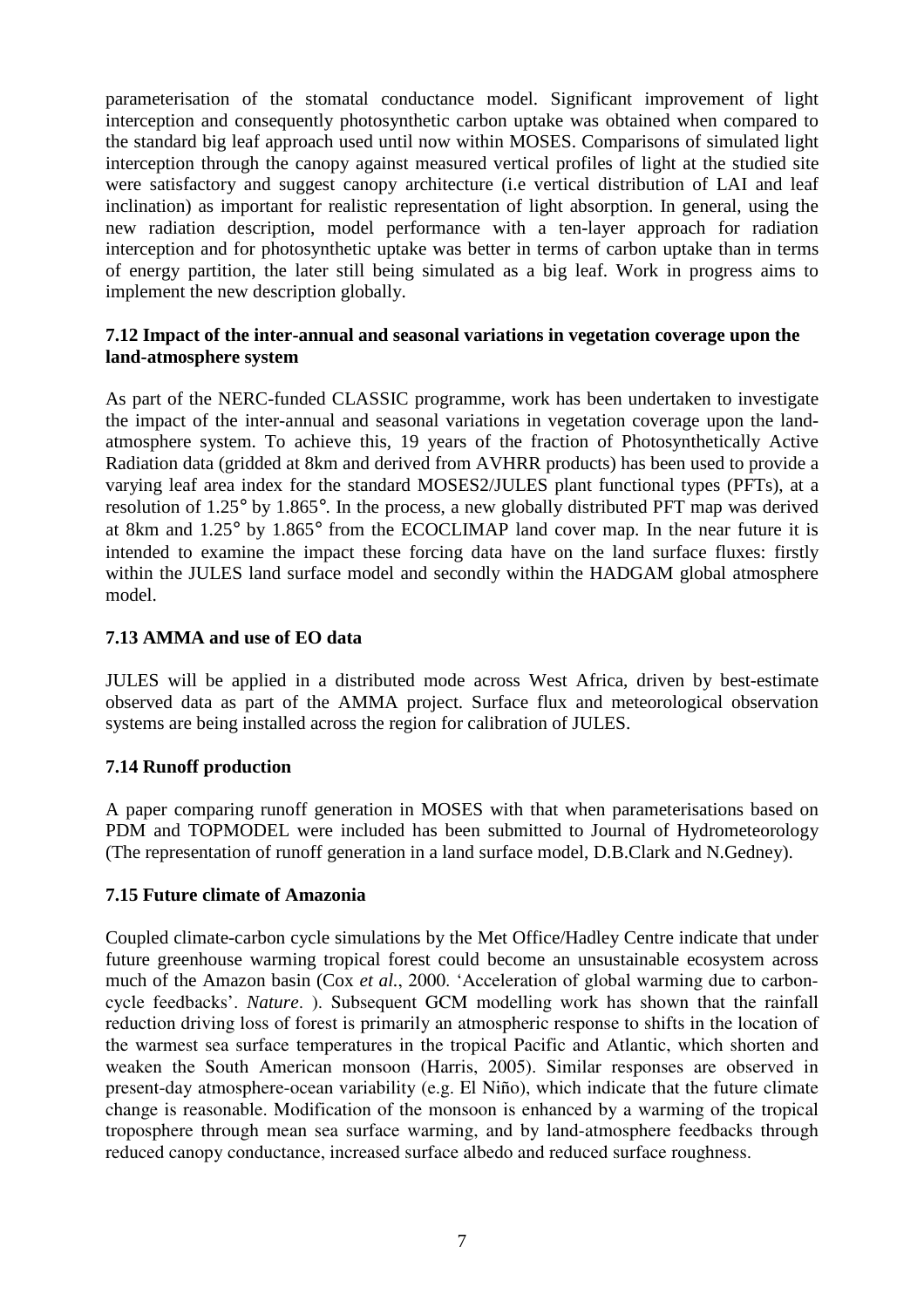# **8. Coupling CEH hydrological models to Met Office regional climate models**

As part of a Defra-funded project, the Met Office's Hadley Centre and CEH Wallingford are collaborating on developing methods to predict flood frequencies over the UK in current and future climates. Regional Climate Models (RCMs) are being coupled to CEH hydrological models to predict fluvial flooding, and coastal flooding when coupled to a shelf-sea model.

An initial system to predict changes in fluvial flooding for the UK has already been developed (Bell *et al.,* 2004a, b). This system provides a grid-based methodology in the form of a grid-togrid model for translating RCM-derived outputs, such as rainfall and potential evaporation, into estimates of river flow and fluvial discharges to the sea. The initial development work used a simple grid-based runoff-production scheme in order to progress the development of the routing component which transforms gridded runoff into river flow. This year the routing scheme, called the Grid-to-Grid model or G2G, has been linked to the community land-surface scheme JULES which contains the Met Office land-surface scheme MOSES. The combined JULES-G2G model now provides a stand-alone platform to support research into broad-scale runoff-production and routing schemes.

The combined model is currently being tested over Northwest Europe at a 25km resolution using ERA-40-driven RCM output from PRECIS. (ERA-40 denotes ECMWF re-analyses for 1960-2001, determined from a model that assimilates climate observations). Planned work in the coming year will apply the combined model to the UK at a 1km resolution.

Output from PRECIS driven by ERA-40 data has also been used as input to a catchment rainfall-runoff model in order to estimate flood frequencies for UK catchments. A spatiallygeneralised catchment rainfall-runoff model is used, as described in Kay *et al.* (2005a, b), where the model parameters are determined through regression relationships to catchments properties. The model is driven with catchment rainfall and potential evaporation (PE) inputs derived directly from RCM data on a 25 km grid, to simulate flow time-series from which flood frequencies are derived. Sixteen catchments, spread across Great Britain, are modelled. Previous work demonstrated the use of an RCM forced with ERA-15 boundary conditions to provide data that can be used to model flood frequency. Results compared well with those from simulations using observed rainfall and PE data for the period 1985-1993. Ongoing work with an extended period of record - 40 years of ERA-40 driven RCM output from 1960 to 2001 will provide an extended analysis of model performance. The simulations for recent UK floods (including Autumn 2000) will be of particular interest.

### **Publications**

Bell, V.A., Blyth, E.M. and Moore, R.J., 2005. The use of soil moisture in hydrological forecasting. *ECMWF/ELDAS Workshop on Land Surface Assimilation,* 8-11 November 2004, ECWMF, Shinfield, UK, 147-151.

CEH Wallingford, 2005. *Bibliography on Hydrological Applications of Weather Radar in the United Kingdom. Fifth Edition (publications notified to end of 2004).* Centre for Ecology & Hydrology, Wallingford, UK, 46pp.

CEH Wallingford, 2005. *Inter-Agency Research Committee on the Hydrological Use of Weather Radar. Fifth Report. 2003 to 2005.* Report published on behalf of the Committee by Centre for Ecology & Hydrology, Wallingford, UK, 64pp.